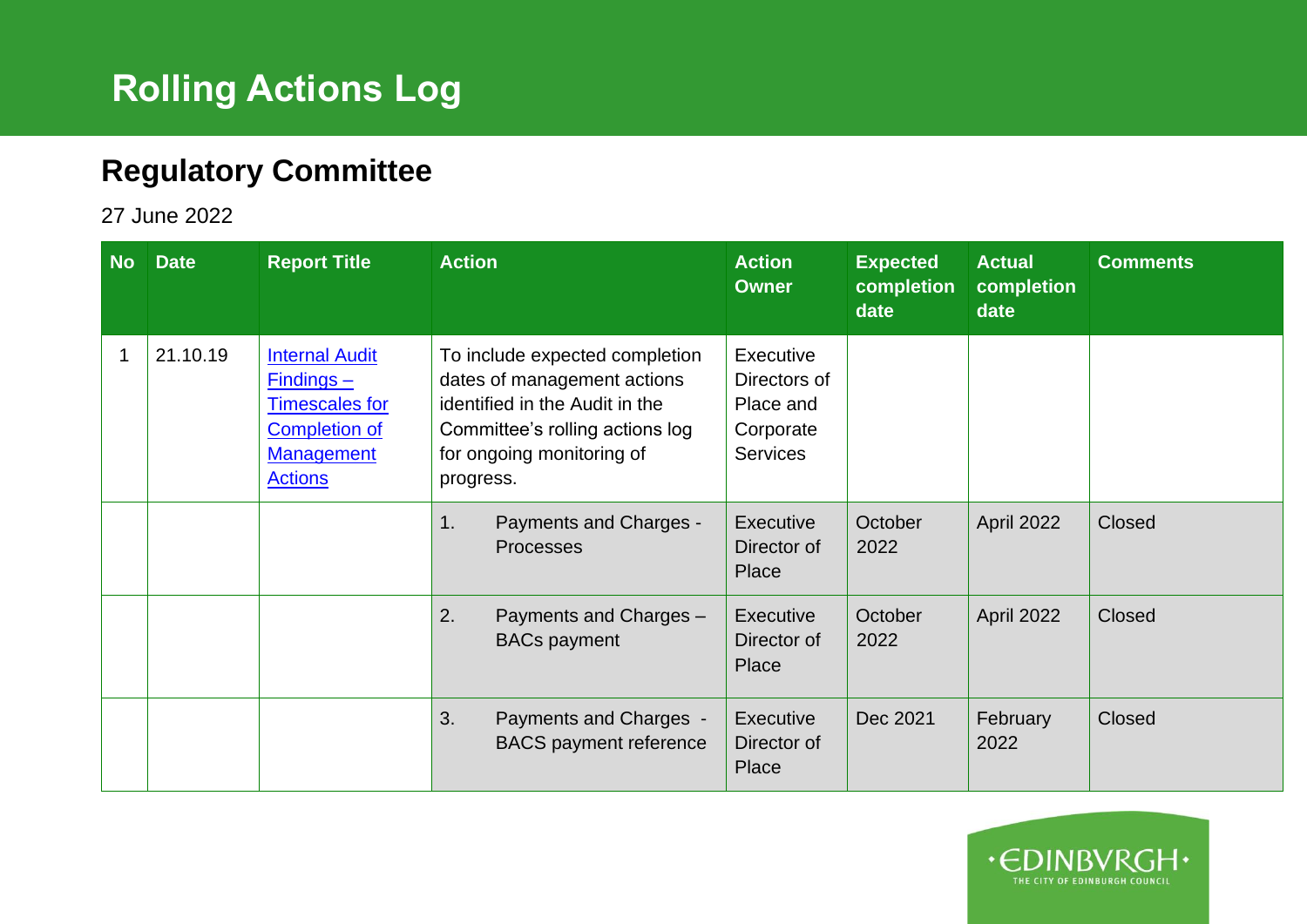| <b>No</b> | <b>Date</b> | <b>Report Title</b> | <b>Action</b> |                                                                              | <b>Action</b><br><b>Owner</b>                                   | <b>Expected</b><br>completion<br>date | <b>Actual</b><br>completion<br>date | <b>Comments</b>                             |
|-----------|-------------|---------------------|---------------|------------------------------------------------------------------------------|-----------------------------------------------------------------|---------------------------------------|-------------------------------------|---------------------------------------------|
|           |             |                     | 4.            | <b>Inspection Revisit Policy</b>                                             | <b>Executive</b><br>Director of<br>Place                        | March 2021                            | March 2021                          | Action complete                             |
|           |             |                     | 5.            | Allocation of Inspection<br><b>Visits</b>                                    | <b>Executive</b><br>Director of<br>Place                        | November<br>2019                      | March 2021                          | Action complete                             |
|           |             |                     | 6.            | Inspection documentation                                                     | <b>Executive</b><br>Director of<br>Place                        | October<br>2019                       | 29 January<br>2020                  | Action complete                             |
|           |             |                     | 7.            | <b>Request Refund Policy</b>                                                 | <b>Executive</b><br>Director of<br>Place                        | October<br>2019                       | 2 November<br>2020                  | Action complete                             |
|           |             |                     | 8.            | <b>Reconciliation between</b><br>physical applications and<br>APP system     | <b>Executive</b><br>Director of<br>Corporate<br><b>Services</b> | October<br>2019                       | $\overline{2}$<br>November<br>2020  | Action complete                             |
|           |             |                     | 9.            | <b>HMO Key Performance</b><br>Indicators and<br><b>Performance Reporting</b> | <b>Executive</b><br>Director of<br>Place                        | February<br>2022                      | April 2022                          | Action closed<br>through risk<br>acceptance |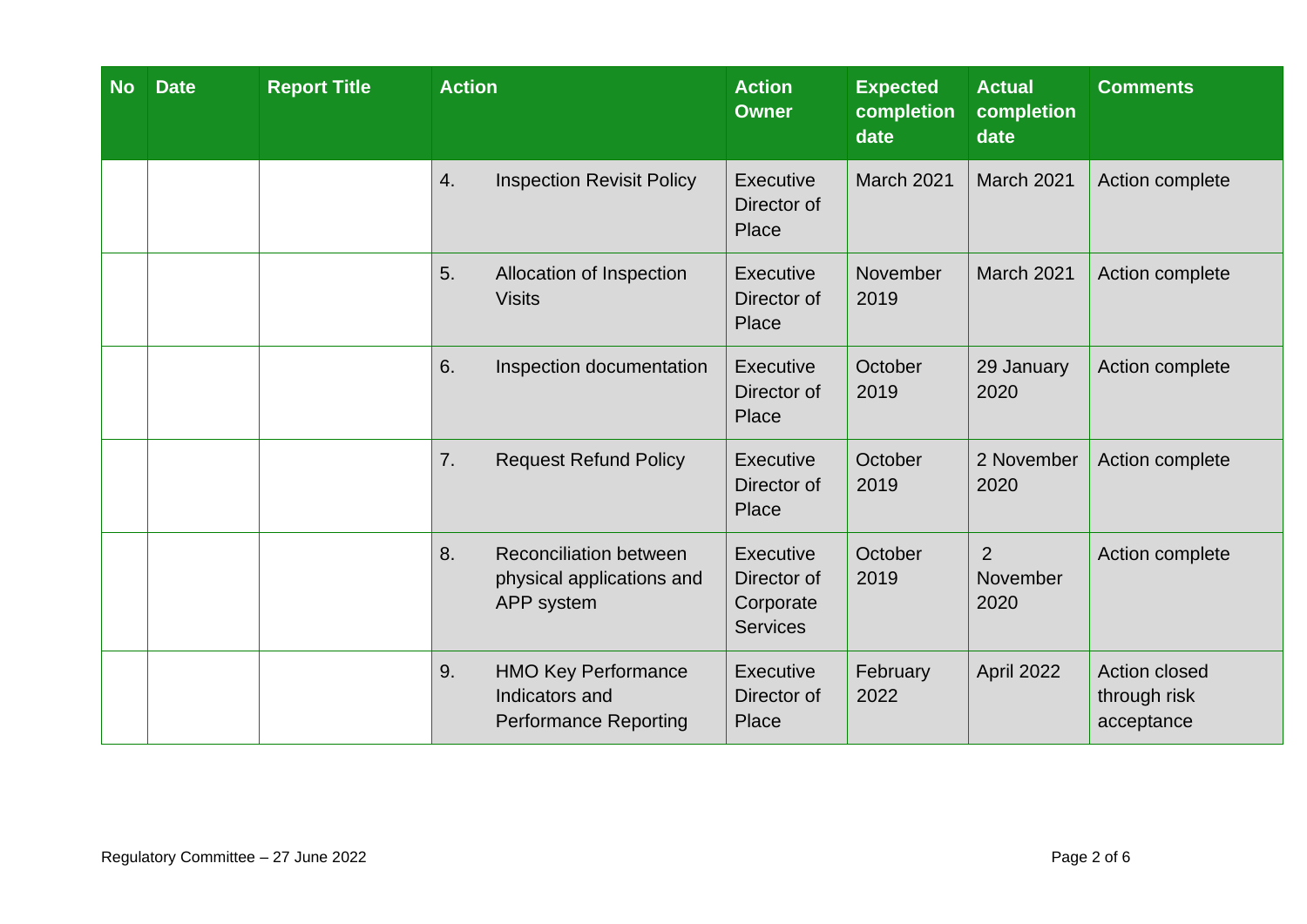| <b>No</b>      | <b>Date</b> | <b>Report Title</b>                      | <b>Action</b>                                                                                                                                                                                                                                                                                                                                                                                                                                                       | <b>Action</b><br><b>Owner</b>            | <b>Expected</b><br>completion<br>date | <b>Actual</b><br>completion<br>date | <b>Comments</b>                                                                                                                                                                                                                                                                                                         |
|----------------|-------------|------------------------------------------|---------------------------------------------------------------------------------------------------------------------------------------------------------------------------------------------------------------------------------------------------------------------------------------------------------------------------------------------------------------------------------------------------------------------------------------------------------------------|------------------------------------------|---------------------------------------|-------------------------------------|-------------------------------------------------------------------------------------------------------------------------------------------------------------------------------------------------------------------------------------------------------------------------------------------------------------------------|
|                |             |                                          | 10.<br><b>Training and Guidance</b><br>documentation                                                                                                                                                                                                                                                                                                                                                                                                                | Executive<br>Director of<br>Place        | November<br>2020                      | 18 January<br>2021                  | Action complete                                                                                                                                                                                                                                                                                                         |
|                |             |                                          | <b>HMO</b> application<br>11.<br>processing procedures                                                                                                                                                                                                                                                                                                                                                                                                              | <b>Executive</b><br>Director of<br>Place | December<br>2019                      | 2 November<br>2020                  | Action complete                                                                                                                                                                                                                                                                                                         |
| $\overline{2}$ | 09.03.20    | <b>Private Hire Car</b><br>Overprovision | To instruct officers to undertake<br>the actions as detailed in section<br>5 of the report:<br>Officers would undertake<br>necessary actions to<br>appoint an appropriately<br>experienced and skilled<br>external consultant to<br>undertake the required<br>research and analysis<br>work on taxi demand and<br>assessment of PHC<br>overprovision. A full<br>equalities impact<br>assessment would be<br>required with regard to any<br>recommendations that the | Executive<br>Director of<br>Place        | Dec 2021                              |                                     | Procurement of<br>consultants was<br>delayed by the public<br>health emergency.<br>Report appointing<br>consultants approved<br>by Finance and<br><b>Resources</b><br><b>Committee in March</b><br>21.<br>Initiation meeting<br>with consultants has<br>taken place.<br>Research by the<br>consultants has<br>commenced |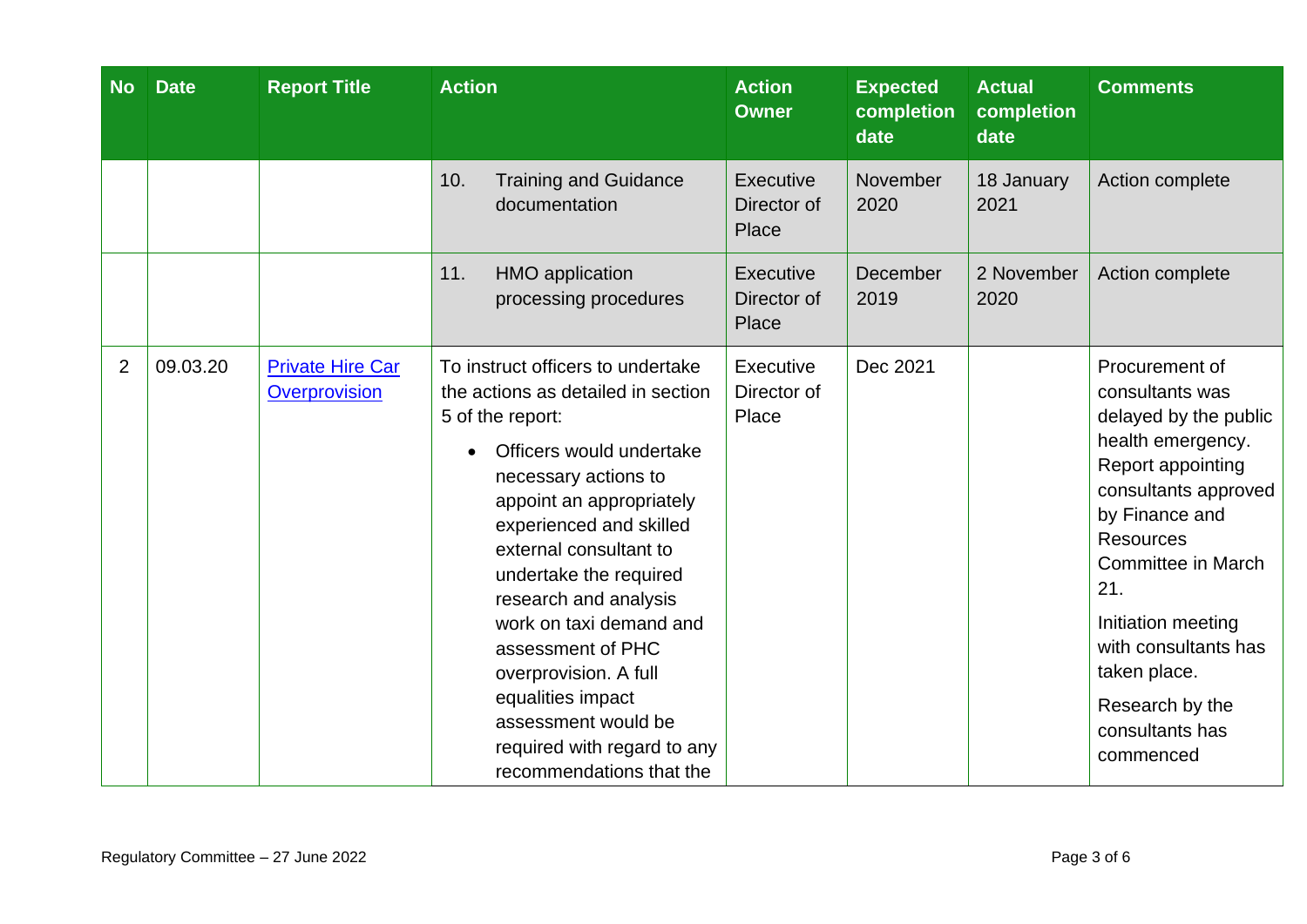| <b>No</b> | <b>Date</b> | <b>Report Title</b> | <b>Action</b>                                                                                                                                                                                                                                                                                                                                                                                                                                                                                                                                                                                                      | <b>Action</b><br><b>Owner</b> | <b>Expected</b><br>completion<br>date | <b>Actual</b><br>completion<br>date | <b>Comments</b> |
|-----------|-------------|---------------------|--------------------------------------------------------------------------------------------------------------------------------------------------------------------------------------------------------------------------------------------------------------------------------------------------------------------------------------------------------------------------------------------------------------------------------------------------------------------------------------------------------------------------------------------------------------------------------------------------------------------|-------------------------------|---------------------------------------|-------------------------------------|-----------------|
|           |             |                     | consultant submitted to<br>the Council.<br>In addition, officers would<br>$\bullet$<br>continue to engage<br>directly with relevant<br>stakeholders.<br>Upon conclusion of any<br>$\bullet$<br>research and analysis<br>completed by an<br>appointed contractor,<br>officers would present the<br>collected data and any<br>supporting information to<br>the committee.<br>It was intended to<br>$\bullet$<br>undertake consultation<br>with a wider group,<br>including making the<br>results of the research and<br>any recommendations<br>brought forward by<br>officers, available for<br>public consultation. |                               |                                       |                                     |                 |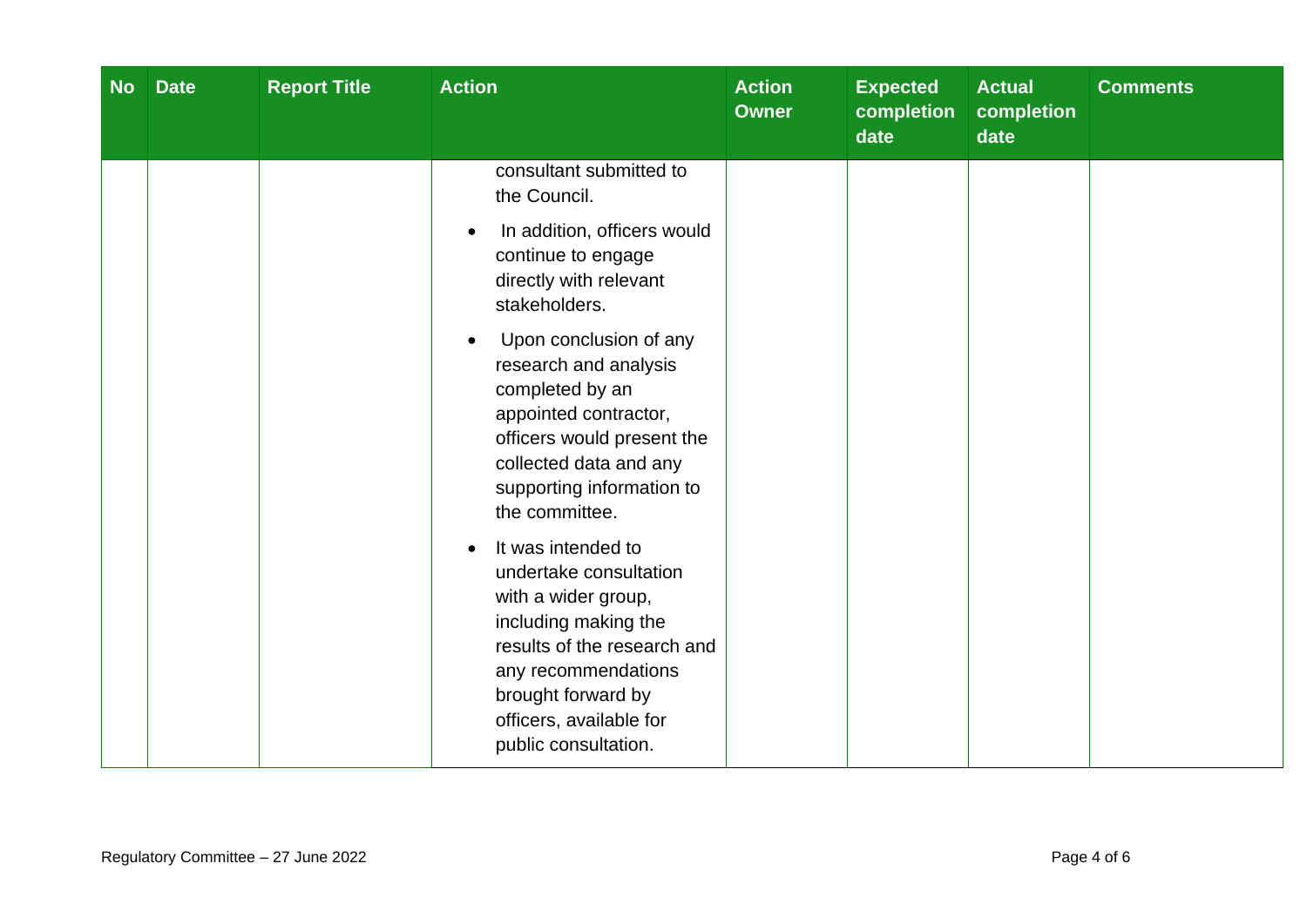| <b>No</b> | <b>Date</b> | <b>Report Title</b>                                                               | <b>Action</b>                                                                                                                                                                                                                                                                                                        | <b>Action</b><br><b>Owner</b>                   | <b>Expected</b><br>completion<br>date | <b>Actual</b><br>completion<br>date | <b>Comments</b>                                                                                                                             |
|-----------|-------------|-----------------------------------------------------------------------------------|----------------------------------------------------------------------------------------------------------------------------------------------------------------------------------------------------------------------------------------------------------------------------------------------------------------------|-------------------------------------------------|---------------------------------------|-------------------------------------|---------------------------------------------------------------------------------------------------------------------------------------------|
| 3         | 18.01.21    | <b>Licensing Policy</b><br>Development-<br><b>Street Trading</b><br><b>Update</b> | To agree that the Convener<br>would write to the Executive<br>Director of Place to request a<br>short-term plan which would<br>consider opportunities for street<br>trading, including the use of<br>vacant properties, and to<br>consider a longer term plan to<br>facilitate street trading.                       | Convener /<br>Executive<br>Director of<br>Place | 2022                                  |                                     | Included within the<br>draft workplan<br>subject on the<br>agenda for<br>committee. A further<br>report will be brought<br>forward in 2022. |
| 4         | 23.08.21    | <b>House in Multiple</b><br>$Occulation -$<br><b>Service Update</b>               | 1)<br>To agree the change in<br>process in relation to<br>property inspections with<br>the introduction of a risk-<br>based inspections model.                                                                                                                                                                       | Executive<br>Director of<br>Place               | August<br>2022                        |                                     |                                                                                                                                             |
|           |             |                                                                                   | 2)<br>To agree that decisions on<br>whether to make one and<br>three year grants of HMO<br>Licences would continue<br>to be delegated to the<br><b>Executive Director of</b><br>Place and that three year<br>licences would only be<br>suitable for properties<br>which were fully compliant<br>and which had had no |                                                 |                                       |                                     |                                                                                                                                             |